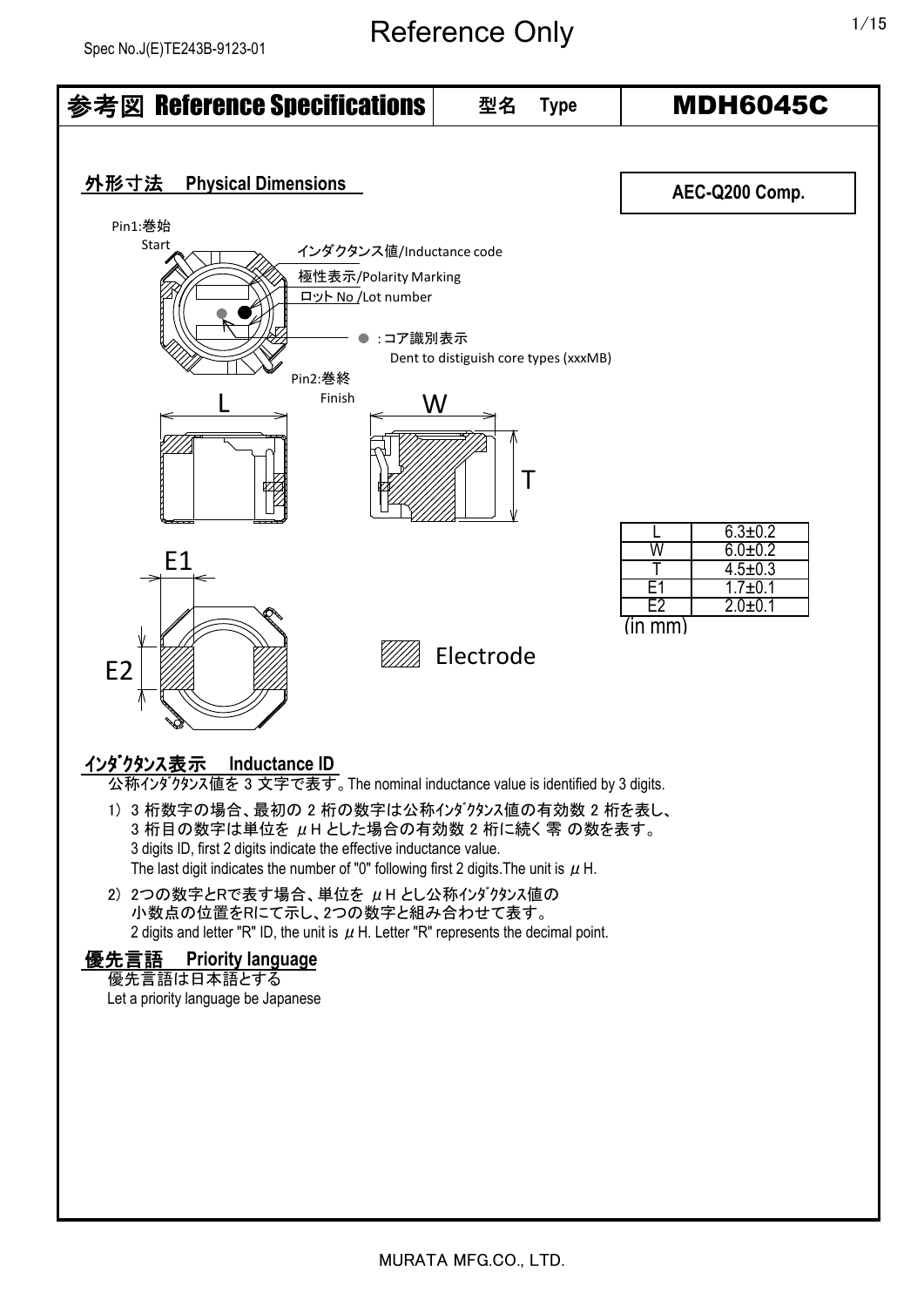# MDH6045C Type 電気的個別性能 Electrical Specifications

|                     |                   |            | インダクタンス   |                      | 直流抵抗      | 定格電流                 | 定格電流                 |
|---------------------|-------------------|------------|-----------|----------------------|-----------|----------------------|----------------------|
|                     |                   | Inductance |           | <b>DC</b> Resistance |           | (インダクタンス変化           | (温度上昇に基づ             |
| 部品番号                | 番号                | 公称値        | 許容差       | 代表値                  | 許容差       | に基づく場合)              | 〈場合)                 |
|                     |                   | Nominal    | Tolerance | <b>Typical</b>       | Tolerance | <b>Rated Current</b> | <b>Rated Current</b> |
| Customer's Part No. | Part No.          | Value      |           | Value                |           | Based on             | Based on             |
|                     |                   |            |           |                      |           | Inductance change    | Temperature rise     |
|                     |                   | $(\mu H)$  | (96)      | $(m \Omega)$         | (96)      | $(A)$ (Max.)         | $(A)$ (Max.)         |
|                     | MDH6045C-1R0NA=P3 | 1.0        | ±30       | 11                   | ±30       | 5.8                  | 3.9                  |
|                     | MDH6045C-1R5NA=P3 | 1.5        | ±30       | 13                   | ±30       | 5.0                  | 3.6                  |
|                     | MDH6045C-2R2NA=P3 | 2.2        | ±30       | 15                   | ±30       | 4.2                  | 3.4                  |
|                     | MDH6045C-3R3NA=P3 | 3.3        | ±30       | 19                   | ±30       | 3.6                  | 3.0                  |
|                     | MDH6045C-4R7NA=P3 | 4.7        | ±30       | 23                   | ±30       | 2.9                  | 2.7                  |
|                     | MDH6045C-6R8NA=P3 | 6.8        | ±30       | 27                   | ±30       | 2.5                  | 2.5                  |
|                     | MDH6045C-100MA=P3 | 10         | ±20       | 40                   | ±30       | 2.0                  | 1.9                  |
|                     | MDH6045C-150MA=P3 | 15         | ±20       | 60                   | ±30       | 1.6                  | 1.7                  |
|                     | MDH6045C-220MA=P3 | 22         | ±20       | 82                   | ±30       | 1.4                  | 1.4                  |
|                     | MDH6045C-330MA=P3 | 33         | ±20       | 130                  | ±30       | 1.0                  | 1.2                  |
|                     | MDH6045C-470MA=P3 | 47         | ±20       | 160                  | ±30       | 0.88                 | 1.0                  |
|                     | MDH6045C-680MA=P3 | 68         | ±20       | 220                  | ±30       | 0.72                 | 0.80                 |
|                     | MDH6045C-101MA=P3 | 100        | ±20       | 340                  | ±30       | 0.60                 | 0.64                 |
|                     | MDH6045C-151MA=P3 | 150        | ±20       | 520                  | ±30       | 0.52                 | 0.54                 |
|                     | MDH6045C-221MA=P3 | 220        | ±20       | 720                  | ±30       | 0.40                 | 0.44                 |
|                     | MDH6045C-331MB=P3 | 330        | ±20       | 970                  | ±30       | 0.30                 | 0.38                 |
|                     | MDH6045C-471MB=P3 | 470        | ±20       | 1450                 | ±30       | 0.24                 | 0.34                 |

\*特に指定がない限り、測定は標準状態で行う。

Unless otherwise specified, measurements are the standard atmospheric condition.

| (1) インダクタンス                                    | :LCRメータ 4284A(KEYSIGHT)または同等品により測定。(測定周波数 100kHz、レベル 0.5V)                                                                                             |
|------------------------------------------------|--------------------------------------------------------------------------------------------------------------------------------------------------------|
| Inductance                                     | : Measured with a LCR meter 4284A(KEYSIGHT) or equivalent. (Test Freq. 100kHz, Level 0.5V)                                                             |
| (2)直流抵抗                                        | :デジタルマルチメータ TR6871(アドバンテスト)または同等品により測定。                                                                                                                |
| DC Resistance                                  | : Measured with a digital multimeter TR6871(ADVANTEST) or equivalent.                                                                                  |
| (3) 定格電流                                       | : 定格電流(インダクタンス変化に基づく場合)又は定格電流(温度上昇に基づく場合)の<br>何れか小さい方の直流電流値とします。                                                                                       |
| <b>Rated Current</b>                           | : Value defined when DC current flows and Rated Current (Based on Inductance change)                                                                   |
|                                                | or when DC current flows and Rated Current (Based on Temperature rise) whichever is smaller.                                                           |
| ·定格電流<br>(インダクタンス変化に基づく場合)                     | : 定格電流(インダクタンス変化に基づく場合)とはインダクタンスが公称値より30%低下した時の<br>電流値。                                                                                                |
| Rated Current<br>(Based on Inductance change)  | : The saturation allowable DC current value is specified when the decrease of the<br>nominal Inductance value at 30%.                                  |
| ·定格電流<br>(温度上昇に基づく場合)                          | : 定格電流(温度上昇に基づく場合)とは、試験基板に実装したインダクタに直流を<br>流した時の製品温度上昇が 40℃ に達する電流値。                                                                                   |
| • Rated Current<br>(Based on Temperature rise) | : Rated Current (Based on Temperature rise) is specified when temperature of the<br>inductor on our PCB for test purpose is raised 40°C by DC current. |
|                                                |                                                                                                                                                        |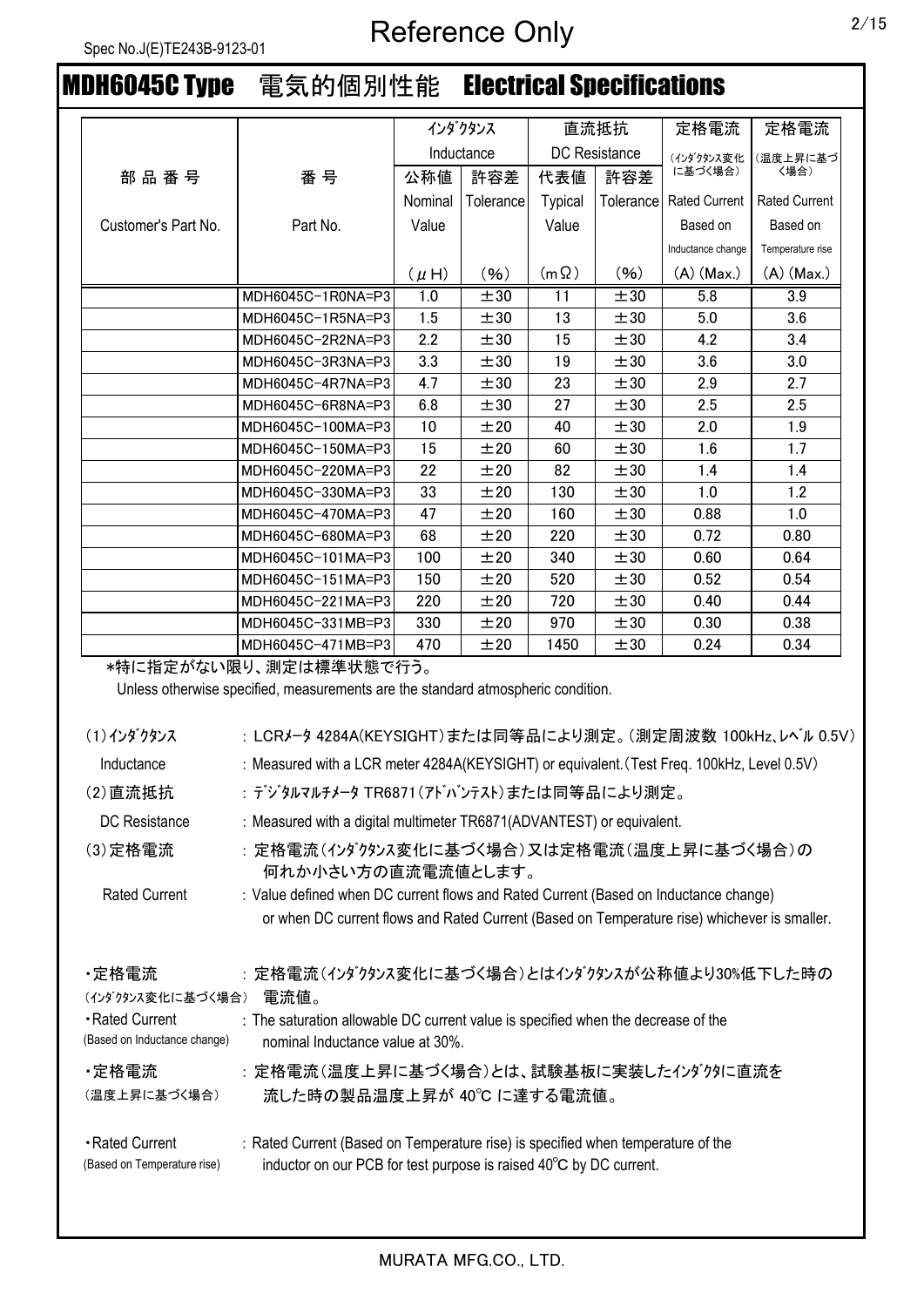|              | Spec No.J(E)TE243B-9123-01     |                          | -<br>$\overline{\phantom{a}}$<br>$\sim$<br>$-$<br>$\sim$<br>J |
|--------------|--------------------------------|--------------------------|---------------------------------------------------------------|
|              | <b>MDH6045C Type</b>           | 一般仕様                     | <b>General Specifications (1/2)</b>                           |
|              | 項目 Item                        | 規格 Specification         | 条件 Condition                                                  |
| $\mathbf{1}$ | 使用温度範囲                         | $-55 \sim +150^{\circ}C$ | 自己温度上昇を含む。(△T=40℃ Max.)                                       |
|              | Operating temperature<br>range |                          | Including self temperature rise.(⊿T=40°C Max.)                |
|              |                                |                          |                                                               |
|              |                                |                          |                                                               |
|              |                                |                          |                                                               |
|              |                                |                          |                                                               |
|              |                                |                          |                                                               |
|              |                                |                          |                                                               |
|              |                                |                          |                                                               |
|              |                                |                          |                                                               |
|              |                                |                          |                                                               |
|              |                                |                          |                                                               |
|              |                                |                          |                                                               |
|              |                                |                          |                                                               |
|              |                                |                          |                                                               |
|              |                                |                          |                                                               |
|              |                                |                          |                                                               |
|              |                                |                          |                                                               |
|              |                                |                          |                                                               |
|              |                                |                          |                                                               |
|              |                                |                          |                                                               |
|              |                                |                          |                                                               |
|              |                                |                          |                                                               |
|              |                                |                          |                                                               |
|              |                                |                          |                                                               |
|              |                                |                          |                                                               |
|              |                                |                          |                                                               |
|              |                                |                          |                                                               |
|              |                                |                          |                                                               |
|              |                                |                          |                                                               |
|              |                                |                          |                                                               |
|              |                                |                          |                                                               |
|              |                                |                          |                                                               |
|              |                                |                          |                                                               |
|              |                                |                          |                                                               |
|              |                                |                          |                                                               |
|              |                                |                          |                                                               |
|              |                                |                          |                                                               |
|              |                                |                          |                                                               |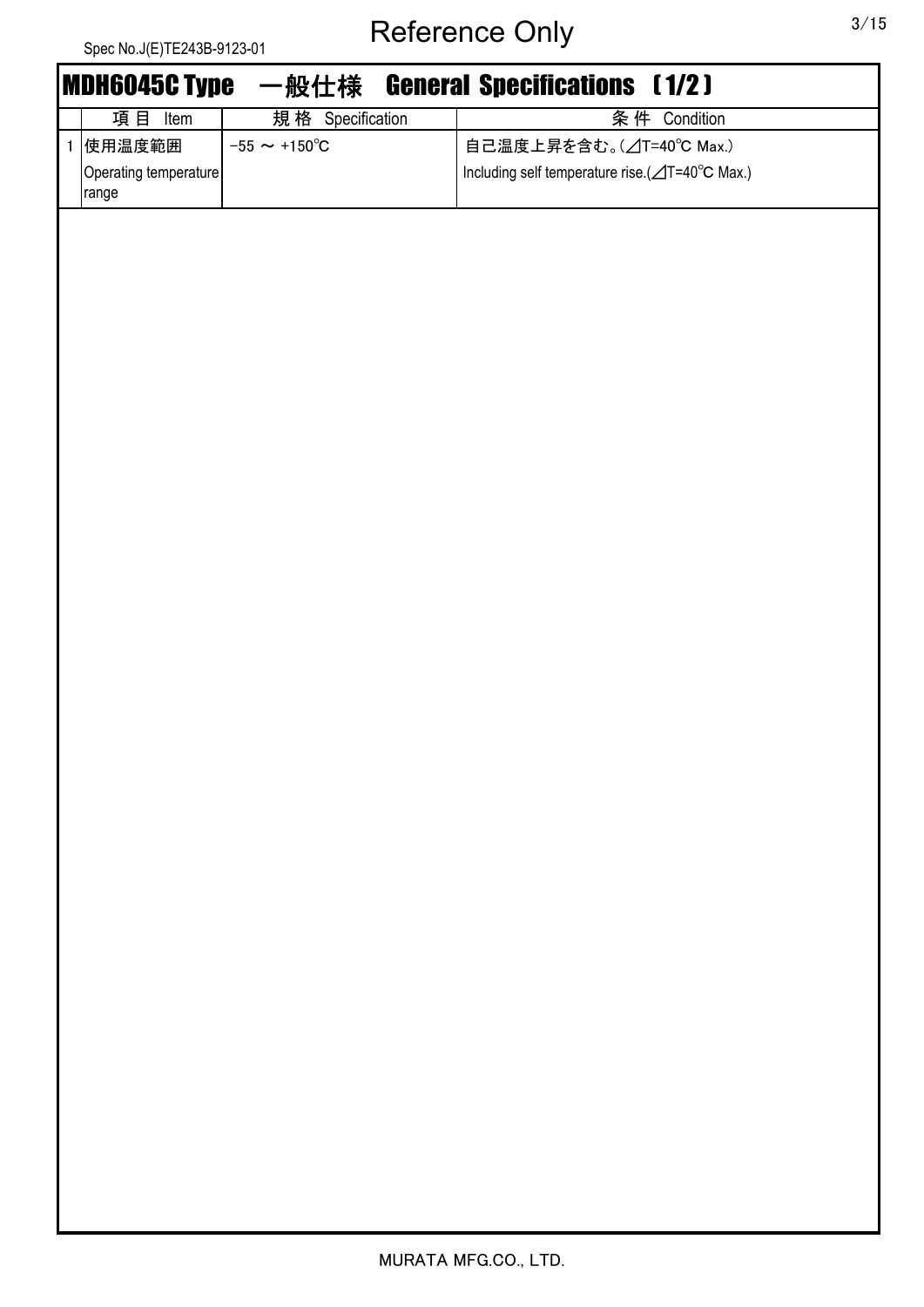# MDH6045C Type 一般仕様 General Specifications ( 2/2 )

#### 標準状態 **Standard atmospheric conditions**

 特に指定が無い限り、測定は常温(温度 15~35℃)、常湿(湿度 25~85%)にて行う ただし、判定に疑義を生じた場合は温度 20±2℃、湿度 60~70%、気圧 86~106kPaにて行う。

 Unless otherwise specified, the standard range of atmospheric conditions in making measurements and test as follows; Ambient temperature : 15℃ to 35℃ ,Relative humidity : 25% to 85%

If more strict measurement is required, measurement shall be made within following limits;

Ambient temperature : 20±2°C, Relative humidity : 60% to 70%, Air pressure : 86kPa to 106kPa

#### リフローはんだ条件 **Reflow soldering condition**



\*リフロー回数 : 2回まで Reflow times : 2 times max \*リフロー炉の熱源には、遠赤外線を推奨致します。 熱源としてハロゲンランプを使用されますと、輻射熱が 高く、耐熱範囲を超える場合があり推奨できません。

We recommend infrared ray as heat source of reflow bath. However halogen lamp shall be used, side heat will be beyond range of resistance heat, so we can't recommend it.

#### 推奨パターン図 **Recommended PCB pattern**

#### ランド寸法設計 **Land pattern designing (Reflow Soldering)**

リフローはんだ付け時の標準ランド寸法を下記に示します。 標準ランド寸法は、電気特性、実装性を考慮して設計されています。この寸法以外で設計されますと、 これらの性能が十分発揮できないことがあります。場合によっては、位置ずれ等のはんだ付け不良と なることがありますので、貴社にてご確認の上ご使用ください。

Recommended land pattern for reflow soldering is as follows:

It has been designed for Electric characteristics and solderability.

Please follow the recommended patterns. Otherwise, their performance which includes electrical performance or solderability may be affected, or result to "position shift" in soldering process.



単位 Unit : mm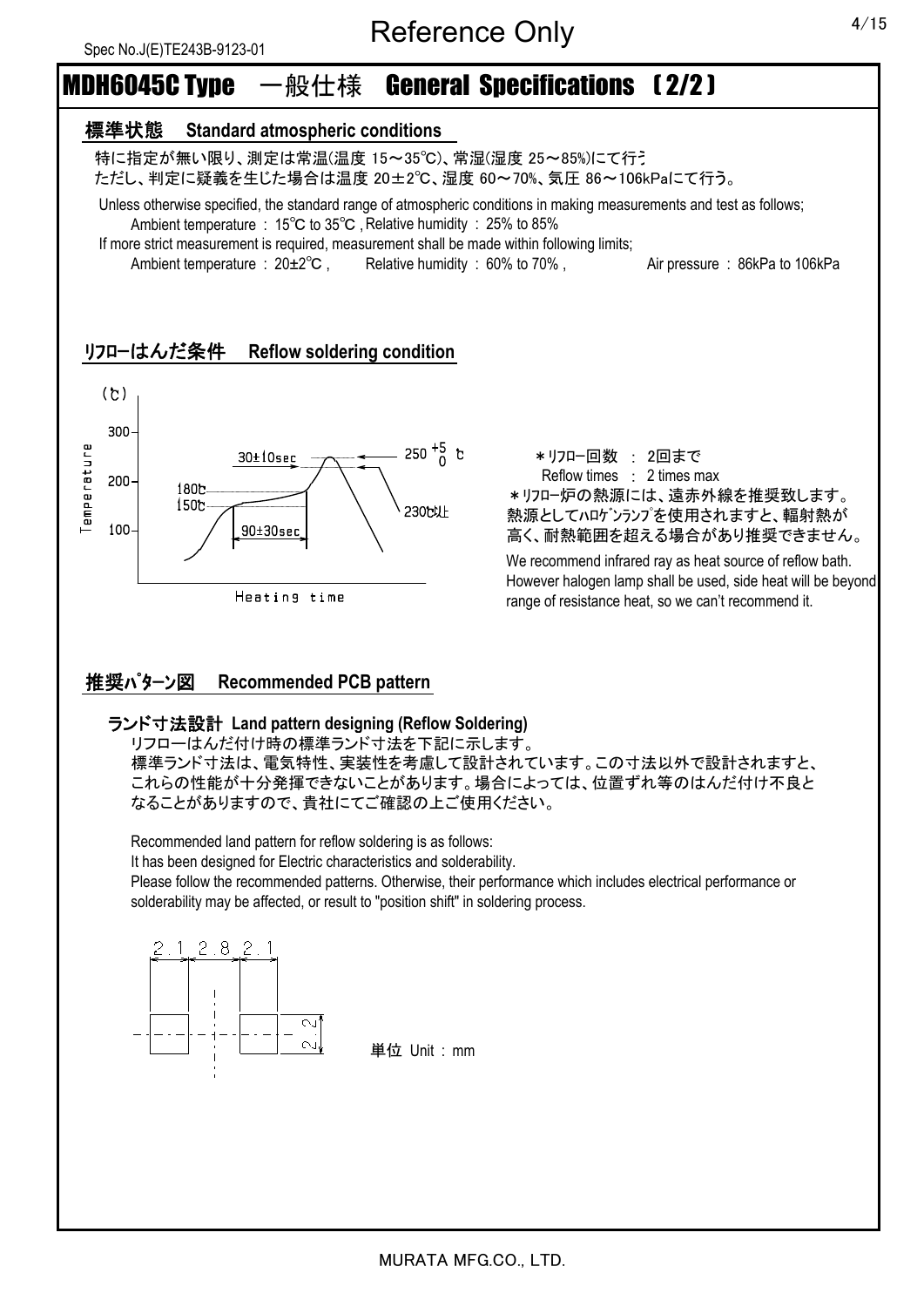|                | <b>MDH6045C Type</b>                        |                                                             | 信頼性試験項目一覧 Reliability Test Item List [1/2]                                                                                                                                                                                                                                              |
|----------------|---------------------------------------------|-------------------------------------------------------------|-----------------------------------------------------------------------------------------------------------------------------------------------------------------------------------------------------------------------------------------------------------------------------------------|
|                | 項目<br>Item                                  | 規格 Specification                                            | 条件 Condition                                                                                                                                                                                                                                                                            |
|                | 耐熱性<br><b>High Temperature</b><br>Exposure  | 初期値に対する<br>Lの変化率 ±10%以内                                     | 温度+150℃中に1000時間放置後、常温常湿中に<br>放置し、24±4時間以内に測定。                                                                                                                                                                                                                                           |
|                | AEC-Q200 Test No.3                          | Change from an initial value<br>within $\pm$ 10%<br>$L = 1$ | The specimen shall be stored at a temperature of $+150^{\circ}$ C<br>for 1000h. Then it shall be stabilized under standard<br>atmospheric conditions.<br>Measurement shall be made within 24±4h.                                                                                        |
| $\overline{2}$ | 温度サイクル<br>Temperature cycling               | 初期値に対する<br>Lの変化率 ±10%以内                                     | -55℃(30分)→常温(2分以内)→+150℃(30分)→常温<br>(2分以内)を1サイクルとし、これを1000サイクル行い、<br>常温常湿中に放置し、24±4時間以内に測定。                                                                                                                                                                                             |
|                | AEC-Q200 Test No.4                          | Change from an initial value<br>within $\pm$ 10%<br>L : :   | The specimen shall be subjected to 1000 continuous cycles<br>of temperature change of -55°C for 30min and +150°C for<br>30min with the transit period of 2min or less. Then it shall be<br>stabilized under standard atmospheric conditions.<br>Measurement shall be made within 24±4h. |
| 3              | 耐湿性<br><b>Biased Humidity</b>               | 初期値に対する<br>Lの変化率 ±10%以内                                     | 温度+85℃、湿度85%中に1000時間放置後、<br>常温常湿中に放置し、24±4時間以内に測定。                                                                                                                                                                                                                                      |
|                | AEC-Q200 Test No.7                          | Change from an initial value<br>within $\pm$ 10%<br>L : L   | The specimen shall be stored at a temperature of $+85^{\circ}$ C<br>with relative humidity of 85% for 1000h. Then it shall be<br>stabilized under standard atmospheric conditions.<br>Measurement shall be made within 24±4h.                                                           |
| 4              | 高温負荷<br><b>High Temperature</b>             | 初期値に対する<br>Lの変化率 ±10%以内                                     | 温度+110℃中に1000時間定格電流印加後、<br>常温常湿中に放置し、24±4時間以内に測定。                                                                                                                                                                                                                                       |
|                | <b>Operating Life</b><br>AEC-Q200 Test No.8 | Change from an initial value<br>within $\pm$ 10%<br>$L$ :   | The specimen shall be stored with rated current<br>in temperature $+110$ °C after 1000h. Then it shall be<br>stabilized under standard atmospheric conditions.<br>Measurement shall be made within 24±4h.                                                                               |
|                | 5 外形寸法<br><b>Physical Dimensions</b>        | 外形寸法仕様による                                                   | デジタルノギスおよび光学顕微鏡を用いて測定。                                                                                                                                                                                                                                                                  |
|                |                                             | AEC-Q200 Test No.10 According to specification              | Measures using digital slide calipers and an optical microscope.                                                                                                                                                                                                                        |
| 6              | 耐薬品性試験<br><b>Resistance to Solvent</b>      | 著しい異常のないこと                                                  | イソプロピルアルコール(25±5℃)中に5分間浸す                                                                                                                                                                                                                                                               |
|                | AEC-Q200 Test No.12                         | No Damage.                                                  | Immerse in Isopropyl-Alcohol for 5min at 25±5°C.                                                                                                                                                                                                                                        |
| $\overline{7}$ | 耐衝撃性<br>Mechanical shock                    | 初期値に対する<br>Lの変化率 ±10%以内                                     | : 981 m/s <sup>2</sup> ( $\doteq 100$ G)<br>加速度 Peak acceleration<br>作用時間 Duration of pulse : 6 ms<br>6方向に各 3回(計 18回)<br>: 3 times in each of $6(\pm X, \pm Y, \pm Z)$ axes.                                                                                                            |
|                | AEC-Q200 Test No.13                         | Change from an initial value<br>within $\pm$ 10%<br>$L = 1$ | 3 successive shock shall be applied in the perpendicular<br>direction of each surface of the specimen.                                                                                                                                                                                  |
| 8              | 耐振性<br>Vibration                            | 初期値に対する<br>Lの変化率 ±10%以内                                     | 掃引割合 10~2000~10Hz、掃引時間 20分、全振幅 1.5mm、<br>5G X·Y·Z 方向に各 4時間(計 12時間)加える。                                                                                                                                                                                                                  |
|                | AEC-Q200 Test No.14                         | Change from an initial value<br>within $\pm$ 10%<br>$L - t$ | The specimen shall be subjected to a vibration of 1.5mm<br>amplitude, sweep time 20min, 5G, sweep frequency 10~2000Hz<br>(10 to 2000 to 10Hz) for 4h in each of $3(X, Y, Z)$ axes.                                                                                                      |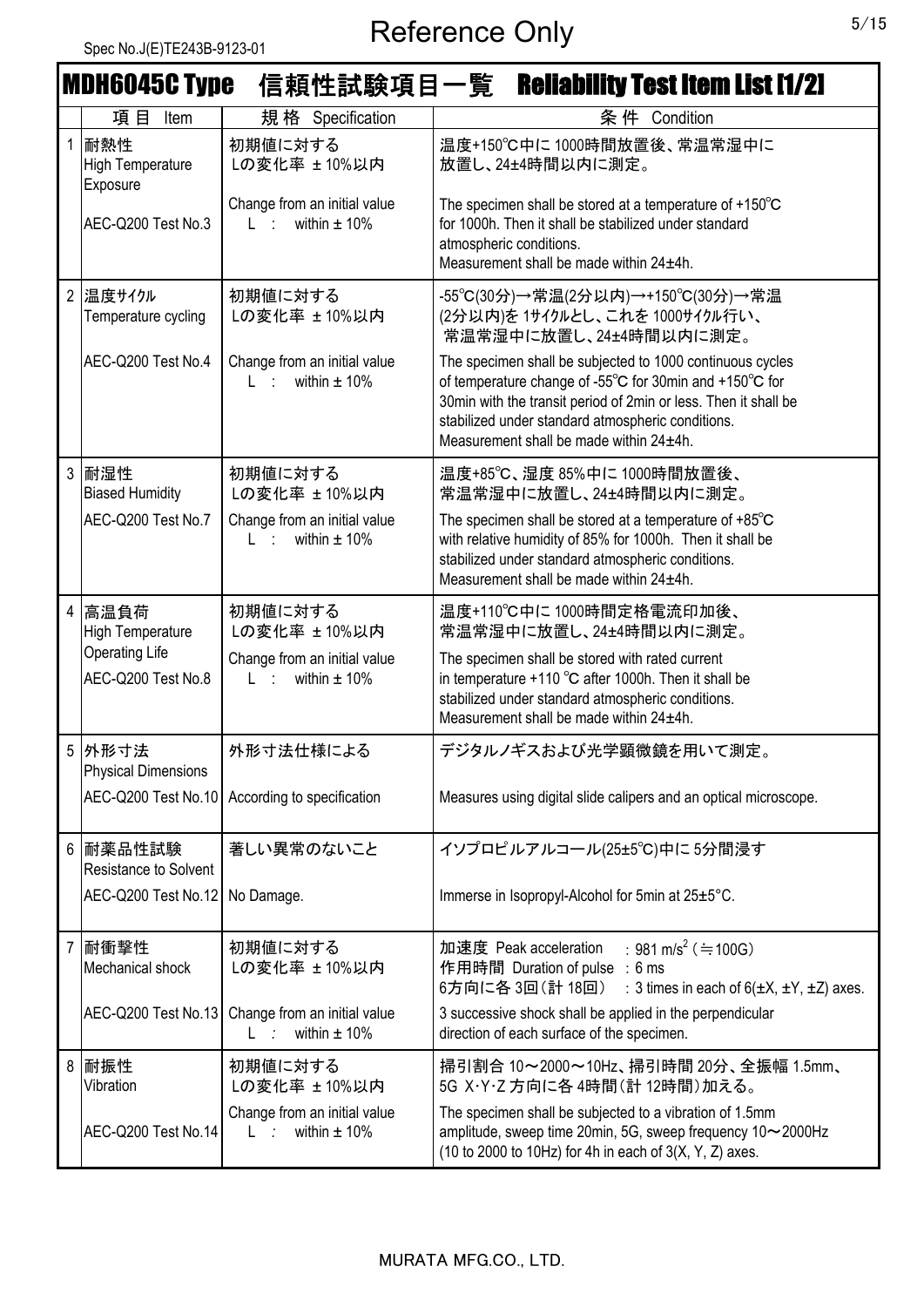|   |                                                               |                                                                            | <b>MDH6045C Type 信頼性試験項目一覧 Reliability Test Item List [2/2]</b>                                                                                                                                                                                                                                                                                                                    |
|---|---------------------------------------------------------------|----------------------------------------------------------------------------|------------------------------------------------------------------------------------------------------------------------------------------------------------------------------------------------------------------------------------------------------------------------------------------------------------------------------------------------------------------------------------|
|   | 項目<br>Item                                                    | 規格 Specification                                                           | 条件 Condition                                                                                                                                                                                                                                                                                                                                                                       |
| 9 | はんだ耐熱性<br>Resistance to<br>solder heat<br>AEC-Q200 Test No.15 | 初期値に対する<br>Lの変化率 ± 10%以内                                                   | 試験方法 Test method<br>MIL-STD-202G METHOD 210F Test condition Kに基づく。<br>リフローはんだ Reflow soldering method<br>•183°C以上 above 183°C, 90∼120s<br>温度条件<br>$\cdot 250 \pm 5^{\circ}$ C, $30 \pm 5s$<br>Temperature condition<br>試料を板厚 0.8mmガラスエポキシ基板に置き、上記<br>条件にてリフロー炉を3回通す。                                                                                                               |
|   |                                                               | Change from an initial value<br>within $\pm$ 10%<br>$L \rightarrow \infty$ | Based on MIL-STD-202G METHOD 210F Test condition K.<br>The specimen shall be subjected to the reflow process<br>under the above condition 3 times.<br>Test board shall be 0.8mm thick. Base material shall<br>be glass epoxy resin.<br>測定 Measurement<br>常温常湿中に1時間放置後測定。<br>The specimen shall be stored at standard atmospheric<br>conditions for 1h in prior to the measurement. |
|   |                                                               |                                                                            |                                                                                                                                                                                                                                                                                                                                                                                    |
|   | 10 ESD 試験 (HBM)<br>ESD Test (HBM)                             | 初期値に対する<br>Lの変化率 ±10%以内                                                    | 両端子及び本体上部に各 3回印加する。<br>接触放電: ±2kV (AEC-Q200-002 Component Classification:2)                                                                                                                                                                                                                                                                                                        |
|   | AEC-Q200 Test No.17                                           | Change from an initial value<br>L : within $\pm$ 10%                       | Test conditions:<br>3 times in each of terminals and top side of component.<br>Direct contact discharge: ±2kV                                                                                                                                                                                                                                                                      |
|   | 11 はんだ付け性<br>Solderability                                    | 浸漬した電極面の 90%<br>以上新しいはんだで覆わ<br>れている事。                                      | 電極を常温にてフラックスを塗布し下記条件にて<br>プリヒート後試料全体をはんだ槽に浸漬する。<br>J-STD-002 Condition SMD)C Method D                                                                                                                                                                                                                                                                                              |
|   | AEC-Q200 Test No.18                                           | New solder shall cover<br>90% minimum of the surface<br>immersed.          | Electrode shall be immersed in flux at room temperature<br>and then shall be immersed in solder bath after preheat.<br>・はんだ付け Soldering<br>$245 \pm 5^{\circ}$ C, 5s                                                                                                                                                                                                               |
|   | 12 電気的評価<br>Electrical<br>Characterization                    | │初期値に対するLの<br>温度係数<br>Max.2000ppm/ $\textdegree$ C                         | 温度-55~+150℃の間で測定。                                                                                                                                                                                                                                                                                                                                                                  |
|   | AEC-Q200 Test No.19                                           | Inductance temperature<br>coefficient<br>L: Max.2000ppm/ $\mathcal{C}$     | To be measured in the range of -55 to $150^{\circ}$ C.                                                                                                                                                                                                                                                                                                                             |
|   | 13 たわみ強度<br><b>Board Flex</b>                                 | 初期値に対する<br>Lの変化率 ± 10%以内                                                   | 矢印の方向に曲げ幅 2mmになるまで毎秒約 0.5mmの速さで<br>加圧し60秒間保持する。                                                                                                                                                                                                                                                                                                                                    |
|   | AEC-Q200 Test No.21                                           | Change from an initial value<br>L : within $\pm$ 10%                       | Apply pressure gradually in the direction of the arrow at a rate of about<br>0.5mm/s until bent depth reaches 2mm and hold for 60s.<br>Pressing device<br>加圧治具<br>R340<br>基板 Board: 40 × 100mm                                                                                                                                                                                     |
|   |                                                               |                                                                            | 厚さ Thickness: 1.6mm<br>$\overline{\mathsf{I}}$ Specimen $\mathsf{I}\!\! \downarrow$<br>試料<br>45 <sup>12</sup><br>$45^{12}$                                                                                                                                                                                                                                                         |
|   | 14 固着強度<br>Terminal strength                                  | 初期値に対する<br>Lの変化率 ±10%以内                                                    | radius 0,5 mm<br>R0.5の押し治具を使用して、矢印の方向<br>DUT<br>に静荷重を加え60秒間保持する。<br>測定は、荷重を取り去った後に行なう。                                                                                                                                                                                                                                                                                             |
|   | <b>AEC-Q200 Test No.22</b>                                    | Change from an initial value<br>within $\pm$ 10%<br>L.                     | hickness<br>A static load using a R0.5 pressing tool shall<br>substrate<br>press tool<br>be applied to the body of the specimen in the<br>direction of the arrow and shall be hold for 60s.<br>shear force<br>Measure after removing pressure.<br>荷重 Pressure<br>18N                                                                                                               |

MURATA MFG.CO., LTD.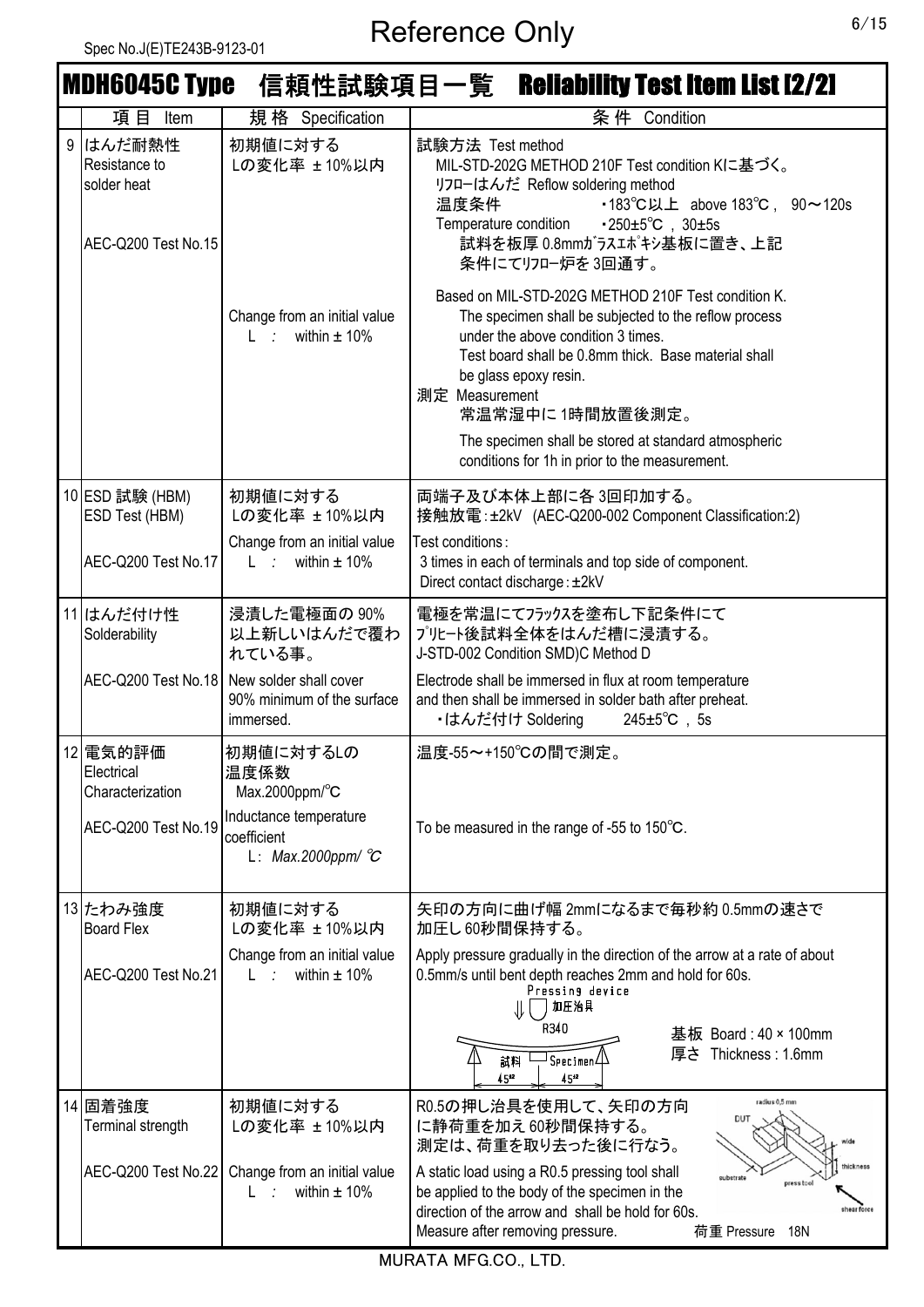

MURATA MFG.CO., LTD.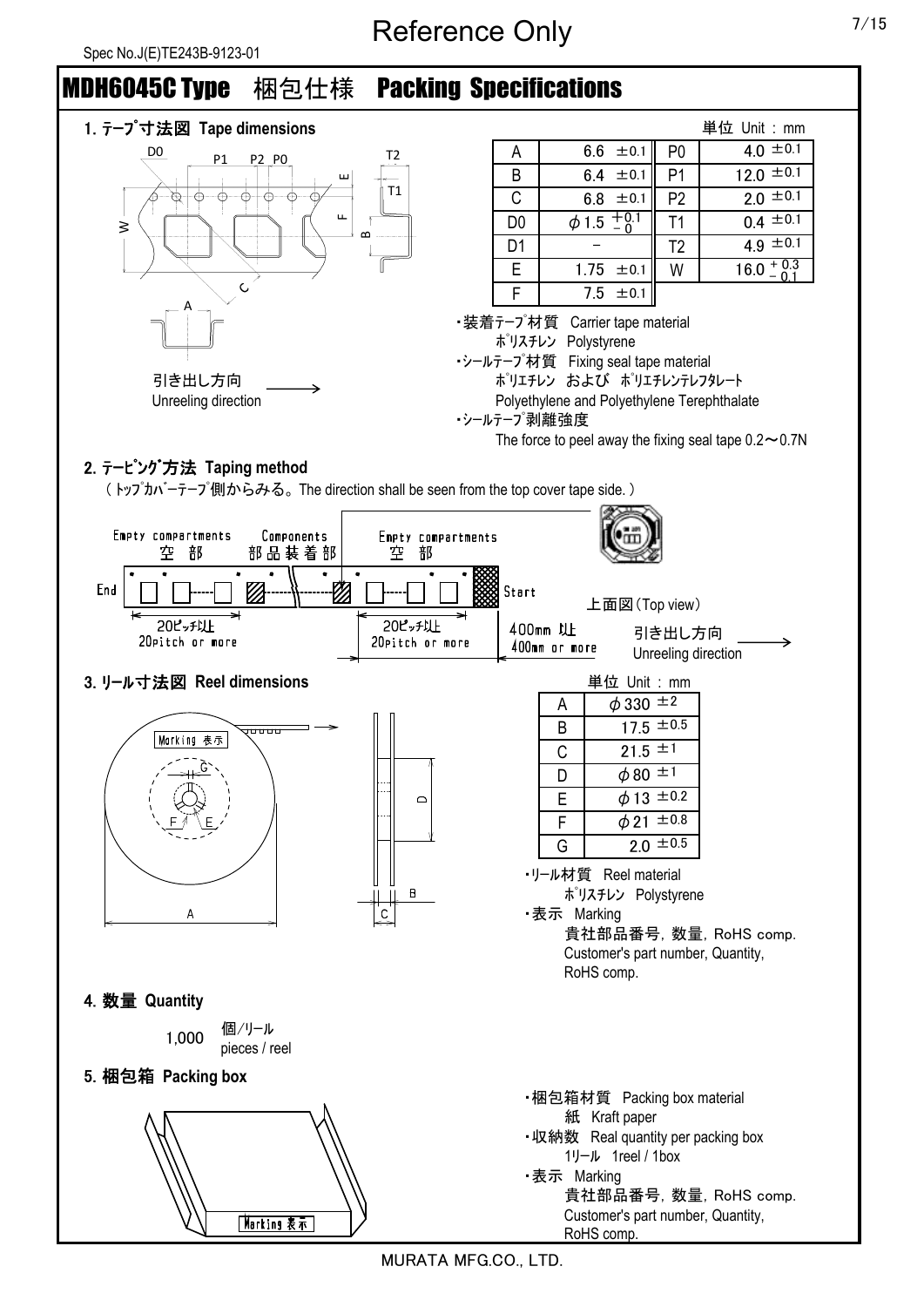### 使用上の注意事項(安全対策) **Notice**

| 1, 樹脂コーティング Resin coating<br>製品を樹脂で外装される場合、樹脂のキュアストレスが強いとインダクタンスが変化したり製品の性能に<br>影響を及ぼすことがありますので、樹脂の選択には十分ご注意下さい。また、実装された状態での信頼性評<br>価を実施下さい。<br>The inductance value may change and / or it may affect on the product's performance due to high<br>cure-stress of resin to be used for coating / molding products. So please pay your careful attention when you select resin.<br>In prior to use, please make the reliability evaluation with the product mounted in your application set. |
|---------------------------------------------------------------------------------------------------------------------------------------------------------------------------------------------------------------------------------------------------------------------------------------------------------------------------------------------------------------------------------------------------------------------------------------------------------------------------------------------|
| 2. フェールセーフ Fail-safe<br>当製品に万が一異常や不具合が生じた場合でも、二次災害防止のために完成品に適切な<br>フェールセーフ機能を必ず付加して下さい。<br>Be sure to provide an appropriate fail-safe function on your product to prevent a second damage that may be<br>caused by the abnormal function or the failure of our product.                                                                                                                                                                                                                    |
| 3. 定格上の注意 Caution(Rating)<br>定格電流を超えてのご使用は避けてください。定格電流を超えて使用しますと、当製品は発熱し、<br>ワイヤー間のショート、断線あるいははんだが溶けて部品が脱落する恐れがあります。<br>Do not exceed maximum rated current of the product. Thermal stress may be transmitted to the product and<br>short / open circuit of the product or falling off the product may be occurred.                                                                                                                                                                         |
| 4, 温度上昇 Temperature rise<br>インダクタの温度はご設計環境で大きく変わります。<br>熱設計には充分ご注意をされ温度保証範囲でのご設計をお願いします。<br>Temperature rise of power inductor depends on the installation condition in end products.<br>It shall be confirmed in the actual end product that temperature rise of power inductor is in the limit<br>specified temperature class.                                                                                                                                                            |
| 5, 洗浄について Cleaning<br>洗浄する場合は支障がないことをご確認の上ご使用ください。<br>If a washing process is applied, please make sure there is no problem with operating.                                                                                                                                                                                                                                                                                                                                                 |
| € 插淮け/だけは冬叶 Ctondard Coldering Conditiona                                                                                                                                                                                                                                                                                                                                                                                                                                                   |

6, 標準はんだ付け条件 Standard Soldering Conditions 半田方式 リフローでご使用ください。 Please use reflow be soldering method.

使用フラックス、はんだ Flux, Solder

| フラックス<br><b>Flux</b> | ・ロジン系フラックスをご使用下さい。<br>. Use rosin-based flux.<br>・酸性の強いもの[ハロゲン化物含有量0.2(wt)%(塩素換算値)を超えるもの]は<br>使用しないで下さい。<br>. Don't use highly acidic flux with halide content exceeding 0.2(wt)% (chlorine conversion value).<br>・水溶性フラックスは使用しないで下さい。<br>. Don't use water-soluble flux. |
|----------------------|---------------------------------------------------------------------------------------------------------------------------------------------------------------------------------------------------------------------------------------------------------------------------|
|                      |                                                                                                                                                                                                                                                                           |
| はんだ                  | ・Sn-3.0Ag-0.5Cu 組成の無鉛はんだをご使用下さい。                                                                                                                                                                                                                                          |
| Solder               | ·Use Sn-3.0Ag-0.5Cu solder                                                                                                                                                                                                                                                |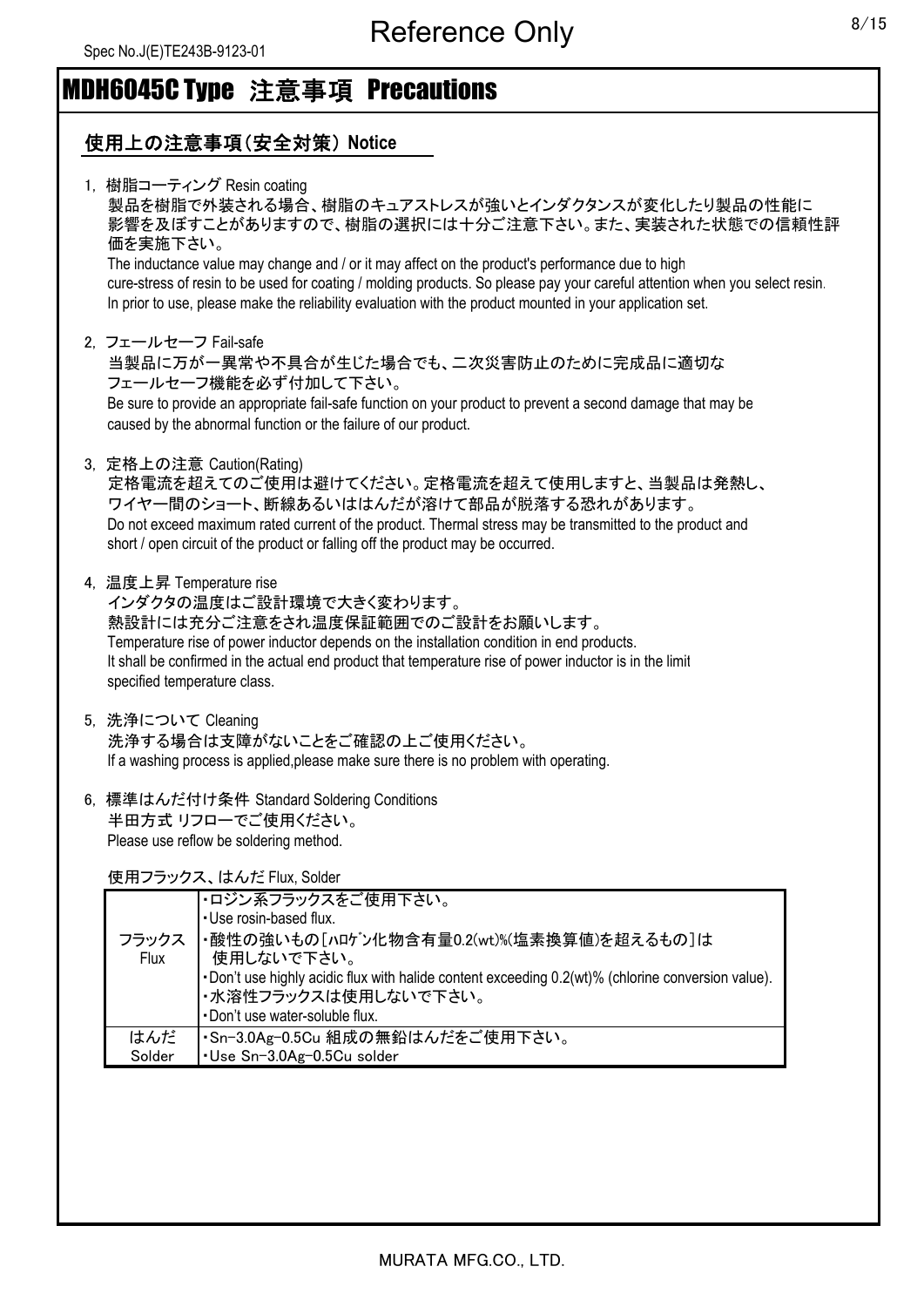#### 使用上の注意事項(安全対策) **Notice**

#### その他 **Other**

#### 腐食性ガス Corrosive gas

腐食性ガス(イオウ系ガス[硫化水素、二酸化イオウなど]、塩素、アンモニア、など)の環境にさらされる、 または前記腐食性ガス環境下にさらされたオイルなど(切削油、シリコーン油等)と接触した場合に、 製品電極の腐食などによって特性劣化または劣化からオープンに至る可能性がありますので、 ご使用はお避けください。なお、当環境下でのご使用について弊社は一切の責任を負いません。 Please refrain from use since contact with environments with corrosive gases

(sulfur gas [hydrogen sulfide, sulfur dioxide, etc.], chlorine, ammonia, etc.) or oils (cutting oil, silicone oil, etc.) that have come into contact with the previously stated corrosive gas environment will result in deterioration of product quality or an open from deterioration due to corrosion of product electrode, etc.

We will not bear any responsibility for use under these environments.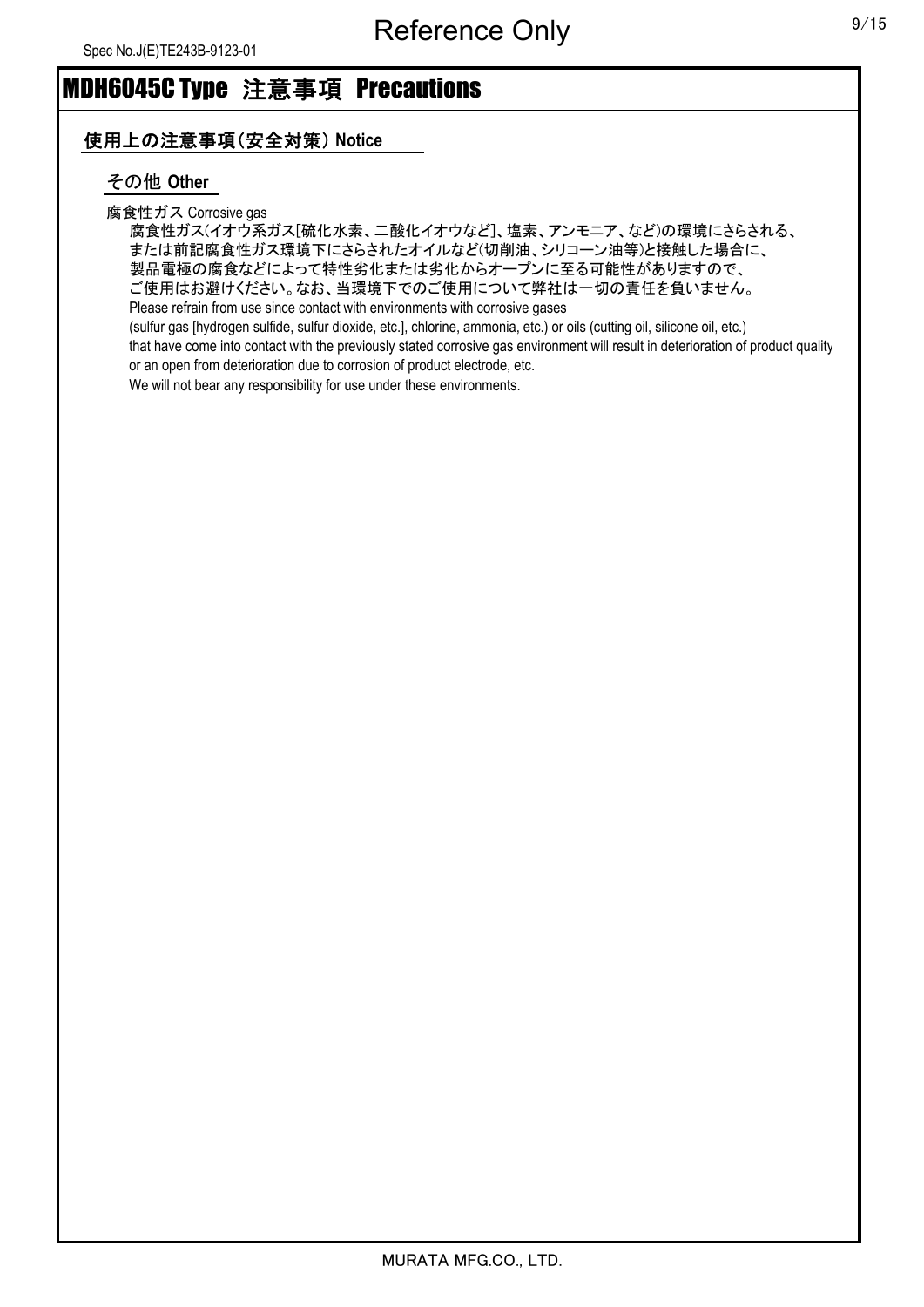### 実装上の取り扱い注意 **Notice**

7, 使用上の注意 Notice

本製品は、はんだ付けにて接合されることを意図して設計しておりますので、導電接着剤での接合等の方法を使用 される場合は事前に弊社にご相談ください。

a) コイルの下には電極部を除きスルーホールやパターンの設置をお避け下さい。

b) コイルに他の部品が触れない様にご設計をお願いします。

This product is designed for solder mounting.

Please consult us in advance for applying other mounting method such as conductive adhesive

a) Do not make any through holes and copper pattern under the coil except a copper pattern to the electrode.

b) Design/mount any components not to contact this product

7-1, 部品配置 Product's location

基板設計時、部品配置について次の点にご配慮下さい。

① 基板のそり・たわみに対して、ストレスが加わらないように部品を配置して下さい。

The following shall be considered when designing and laying out P.C.B.'s

① P.C.B. shall be designed so that products are not subject to the mechanical stress due to warping the board

[部品方向 Products direction]

 $\langle$ Poor example $\rangle$   $\langle$  Good example $\rangle$ b a

ストレスの作用する方向に対して、 横向き(長さ:a<b)に部品を配置して 下さい。 Products shall be located in the sideways direction to the mechanical stress.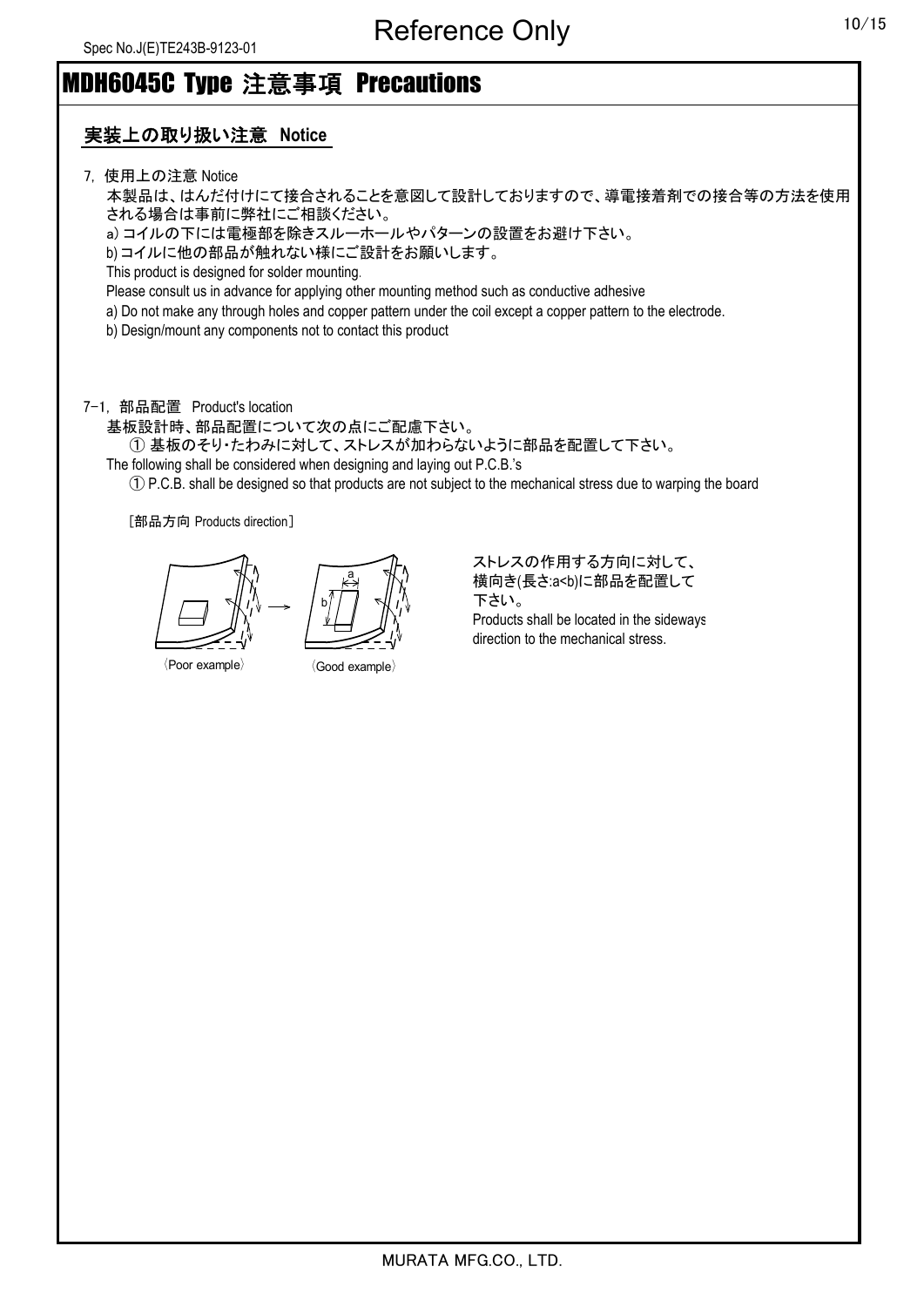#### 実装上の取り扱い注意 **Notice**

②基板ブレイク付近での部品配置 Components location on P.C.B. separation. 基板分割でのストレスを軽減するために下記に示す対応策を実施することが有効です。 下記に示す3つの対策をすべて実施することがベストですが、ストレスを軽減するために可能な限りの 対策を実施ください。

It is effective to implement the following measures, to reduce stress in separating the board. It is best to implement all of the following three measures; however, implement as many measures

as possible to reduce stress.

| 対策内容 Contents of Measures                                                                                                 | ストレスの大小 Stress Level |
|---------------------------------------------------------------------------------------------------------------------------|----------------------|
| (1)基板分割面に対する部品の配置方向を平行方向とする。<br>Turn the mounting direction of the component parallel to<br>the board separation surface. | $A > D^*1$           |
| (2)基板分割部にスリットを入れる。<br>Add slits in the board separation part.                                                             | A > B                |
| (3)基板分割面から部品の実装位置を離す。<br>Keep the mounting position of the component away from                                            | A > C                |
| the board separation surface.                                                                                             |                      |



\*1 上記の関係は、手割はカットラインに対して垂直に応力が かかることが前提です。

ディスクカット機などの場合は、応力が斜めにかかり、 A > D の関係が成り立ちません。

\*1 A > D is valid when stress is added vertically to the perforation as with Hand Separation. If a Cutting Disc is used, stress will be diagonal to the PCB, therefore A > D is invalid.

③ネジ穴近辺での部品配置

ネジ穴近辺に部品を配置すると、ネジ締め時に発生する 基板たわみの影響を受ける可能性があります。 ネジ穴から極力離れた位置に配置してください。 ③ Mounting Components Near Screw Holes When a component is mounted near a screw hole, it may be affected by the board deflection that occurs during the tightening of the screw. Mount the component in a position as far away from the screw holes as possible.



7-2, 基板、周辺部品の耐熱温度 Temperature rating of the circuit board and components located around 当製品に定格電流(温度上昇に基づく場合)を通電すると、製品温度が最大40℃上昇しますので、基板および周辺 部品の耐熱温度にはご注意下さい。 Temperature may rise up to max. 40 ℃ when applying the rated current to the Products.

Be careful of the temperature rating of the circuit board and components located around.

7-3, 製品の取り扱い Caution for use 磁気の影響でインダクタンスが変わる可能性があります。 取り扱いの際には、磁気を帯びたピンセットや磁石などは使用しないで下さい。 (樹脂や陶器で先端加工されたピンセットなどをご使用下さい。) There is possibility that the inductance value change due to magnetism. Don't use a magnet or a pair of tweezers with magnetism when chip coil are handled. (The tip of the tweezers should be molded with resin or pottery.)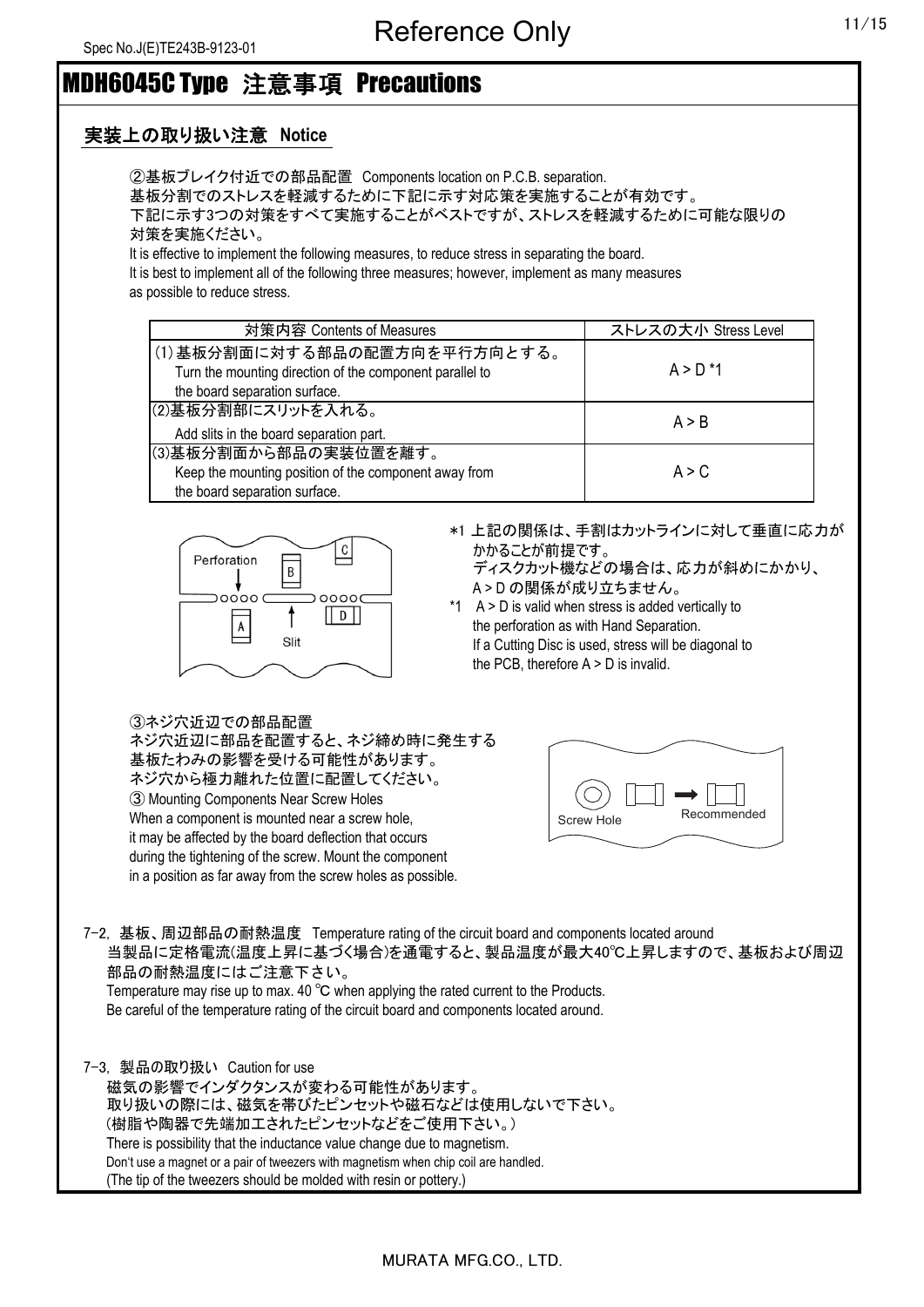#### 実装上の取り扱い注意 **Notice**

7-4, 基板の取扱い Handling of a substrate

部品を基板に実装した後は、基板ブレイクやコネクタの抜き差し、ネジの締め付け等の際、基板のたわみや ひねり等により、部品にストレスを与えないようにしてください。 過度な機械的ストレスにより部品にクラックが発生する場合があります。 After mounting products on a substrate, do not apply any stress to the product caused by bending or twisting to the substrate when cropping the substrate, inserting and removing a connector from the substrate or tightening screw to the substrate. Excessive mechanical stress may cause cracking in the product

**Bending Twisting**

 $\leftarrow$ 

 $\sqrt{a}$ 

#### その他 **Other**

 磁気飽和 Magnetic Saturation 定格電流を超えた電流が流れた場合、磁気飽和によりインダクタンス値が低下します。 When the excessive current over rated current is applied, the inductance value may change due to magnetism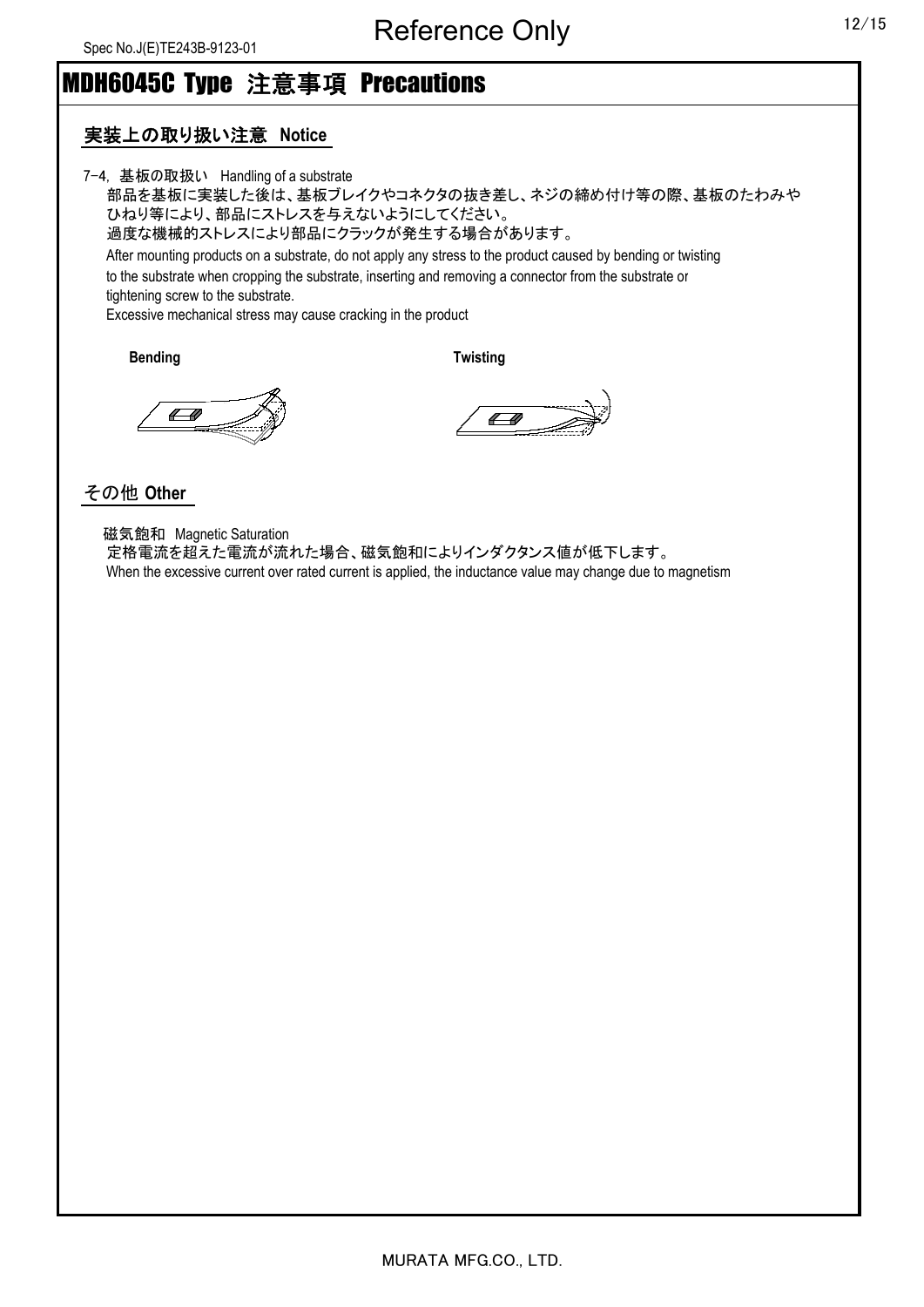### 使用上の注意事項(安全対策) **Notice**

| 8. 保管 · 運搬 Storage and Handling Requirements<br>①保管期間                                                         |
|---------------------------------------------------------------------------------------------------------------|
| 納入後、6ヶ月以内にご使用下さい。                                                                                             |
| なお、6ヶ月を超える場合は、はんだ付け性をご確認の上ご使用ください。                                                                            |
| ② 保管方法                                                                                                        |
| ・当製品は、温度-10~+40℃、相対湿度 15~85%で、且つ、急激な温湿度の変化の                                                                   |
| ない室内で保管ください。                                                                                                  |
| 硫黄・塩素ガス・酸など腐食性ガス雰囲気中で保管されますと、電極が酸化し、はんだ付け性不良が<br>生じたり、製品の巻線部分が腐食する等の原因となります。                                  |
| ・バルクの状態での保管は避けてください。バルクでの保管は製品同士あるいは製品と他の部品が                                                                  |
| 衝突し、コアカケや断線を生じることがあります。                                                                                       |
| ・湿気、塵などの影響を避けるため、床への直置は避けパレットなどの上に保管ください。                                                                     |
| ・直射日光、熱、振動などが加わる場所での保管は避けてください。                                                                               |
| 3運搬                                                                                                           |
| 過度の振動、衝撃は製品の信頼性を低下させる原因となりますので、取り扱いには充分注意をお願い                                                                 |
| します。                                                                                                          |
|                                                                                                               |
| (1) Storage period                                                                                            |
| Use the products within 6 months after delivered.                                                             |
| Solderability should be checked if this period is exceeded.                                                   |
|                                                                                                               |
| (2) Storage conditions                                                                                        |
| • Products should be stored in the warehouse on the following conditions.                                     |
| Temperature : -10 $\sim$ 40 $^{\circ}$ C                                                                      |
| Humidity: 15 to 85% relative humidity, No rapid change on temperature and humidity                            |
| Don't keep products in corrosive gases such as sulfur,                                                        |
| chlorine gas or acid, or it may cause oxidization of electrode, resulting in poor solderability.              |
| • Products should not be stored on bulk packaging condition to prevent the chipping of the core and the       |
| breaking of winding wire caused by the collision between the products.                                        |
| • Products should be stored on the palette for the prevention of the influence from humidity, dust and so on. |
| • Products should be stored in the warehouse without heat shock, vibration, direct sunlight and so on.        |
| (3) Handling condition                                                                                        |
| Care should be taken when transporting or handling product to avoid excessive vibration or mechanical shock.  |
|                                                                                                               |
|                                                                                                               |
|                                                                                                               |
|                                                                                                               |
|                                                                                                               |
|                                                                                                               |
|                                                                                                               |
|                                                                                                               |
|                                                                                                               |
|                                                                                                               |
|                                                                                                               |
|                                                                                                               |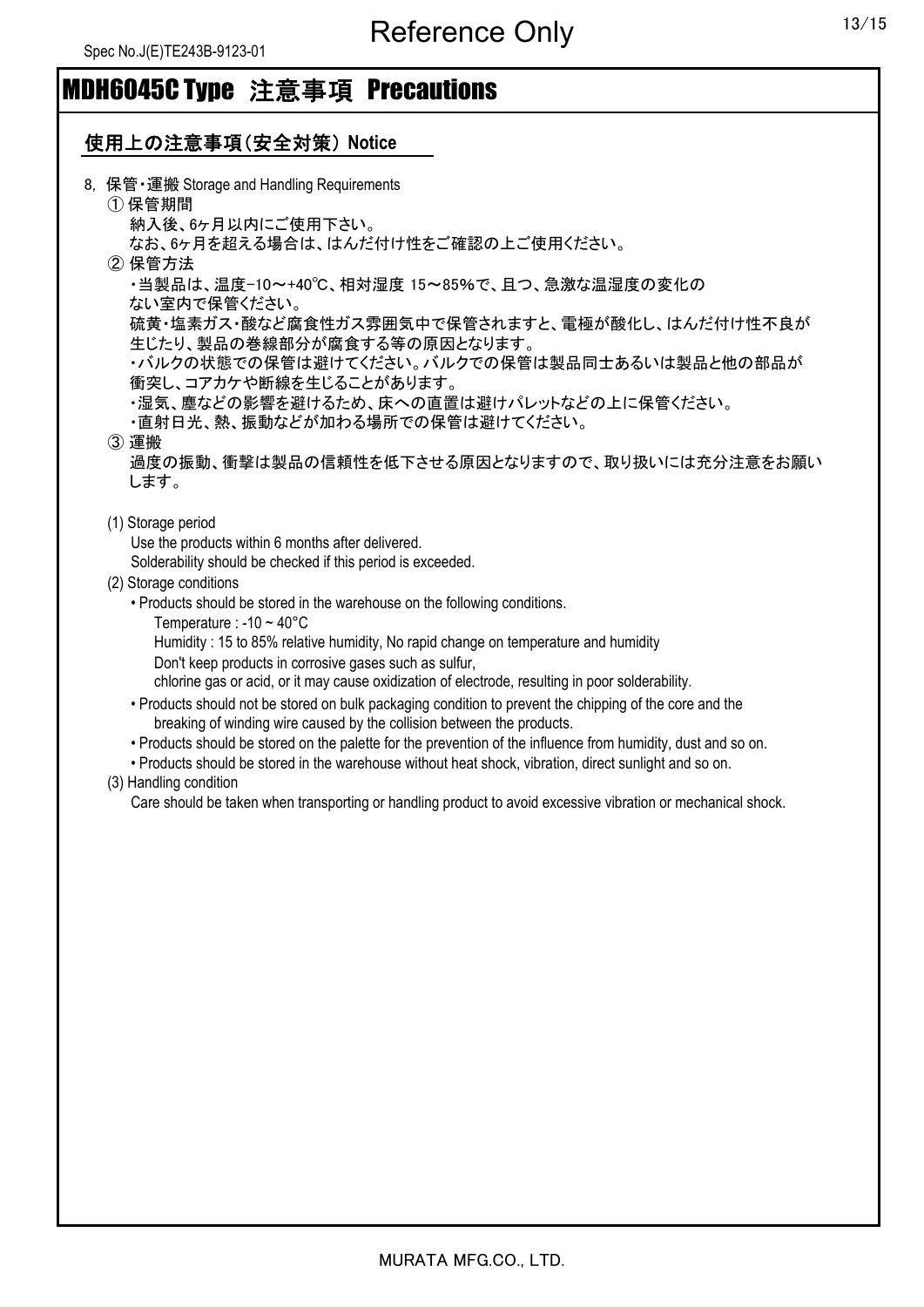### 使用上の注意事項(安全対策) **Precautions**

- 9, ディレーティング Derating 各製品温度環境下においてはディレーティングカーブの負荷以下にて使用して下さい。 Max. current (DC,AC) as function of product temperature (derating curve)
	- I<sub>OP</sub>: Loaded Current
	- $I_R$ : Rated Current

0.0 0.2 0.4 0.6 0.8 1.0 1.2 -40 -20 0 20 40 60 80 100 120 140 160 IOP/I R Derating of Rated Current